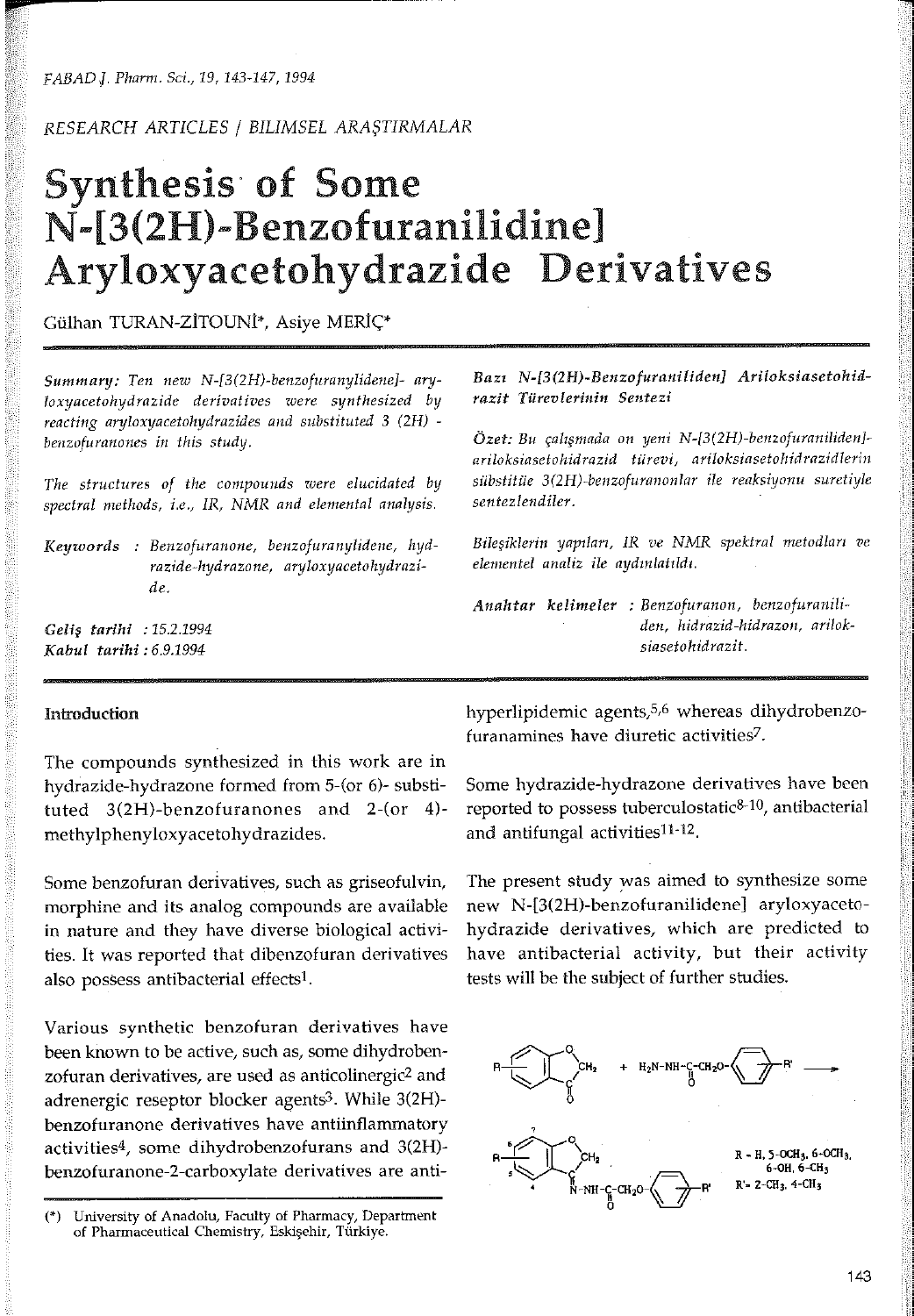## **Material and Methods**

M.p.s were determined by using a Gallenkamp melting point apparatus and are not corrected. Spectroscopic data were recorded on the following instruments: IR: Shimadzu IR 435 spectrophotomer; <sup>1</sup>H-NMR: Bruker 250 MHz NMR spectrometer.

C, H, N, analysis were performed in Centre National de la Recherches scientifique. Service Central d'Analyse, 6939-VERNAISON.

Table 1. Some Characteristics of the Compounds

## Synthesis

3(2H)-Benzofuranones and aryloxyacetohydrazide derivatives were prepared according to the methods reported in the literatures<sup>13-18,19</sup>.

# The Synthesis of N-[3(2H)-Benzofuranilidene] aryloxyacetohydrazide Derivatives:

A mixture of 3(2H)-Benzofuranone derivatives (10 mmole) and aryloxyacetohydrazide derivative (10 mmole) in n-butanol was refluxed for 3 hr. After cooling, the precipitate was collected and recrystallized from ethanol (Table 1 and 2).

| $H_2$ | م1                      |  |
|-------|-------------------------|--|
|       | $N-NH-C-CH2O-\langle v$ |  |
|       |                         |  |

| No             | $R_1$            | $R_2$            | $\mathbf{R}^*$       | Yield<br>(% | Melting<br>Point | Formula<br>(Molecular          | Elemental Analysis<br>Calc./Found |              |              |
|----------------|------------------|------------------|----------------------|-------------|------------------|--------------------------------|-----------------------------------|--------------|--------------|
|                |                  |                  |                      |             | $(^{\circ}C)$    | Mass)                          | $\%$ C                            | $\%$ H       | $\%$ N       |
| $\mathbf{1}$   | H                | H                | $2$ -CH <sub>3</sub> | 57          | 155              | $C_{17}H_{16}N_2O_3$<br>296.32 | 68.90<br>68.95                    | 5.44<br>5.60 | 9.45<br>9.24 |
| $\overline{2}$ | $\rm H$          | H                | $4$ -CH <sub>3</sub> | 61          | 140              | $C_{17}H_{16}N_2O_3$<br>296.32 | 68.90<br>68.81                    | 544<br>5.58  | 9.45<br>9.37 |
| 3              | OCH <sub>3</sub> | H                | $2$ -CH <sub>3</sub> | 43          | 160              | $C_{18}H_{18}N_2O_4$<br>326.34 | 66.24<br>66.05                    | 5.55<br>570  | 8.58<br>8.46 |
| 4              | OCH <sub>3</sub> | H                | $4$ -CH <sub>3</sub> | 48          | 167              | $C_{18}H_{18}N_2O_4$<br>326.34 | 66.24<br>66.39                    | 5.55<br>5.63 | 8.58<br>8.51 |
| 5              | $\rm H$          | OCH <sub>3</sub> | $2$ -CH <sub>3</sub> | $-52$       | 117              | $C_{18}H_{18}N_2O_4$<br>326.34 | 66.24<br>66.47                    | 5.55<br>5.27 | 8.58<br>8.40 |
| 6              | $\mathbf H$      | OCH <sub>3</sub> | $4$ -CH <sub>3</sub> | 55          | 98               | $C_{18}H_{18}N_2O_4$<br>326.34 | 66.24<br>66.15                    | 5.55<br>5.34 | 8.58<br>8.73 |
| $\overline{7}$ | H                | OH               | $2$ -CH <sub>3</sub> | 62          | 165              | $C_{17}H_{16}N_2O_4$<br>312.32 | 65.37<br>65.08                    | 5.16<br>5.42 | 8.97<br>8.65 |
| 8              | $\mathbf H$      | OH               | $4$ -CH <sub>3</sub> | 45          | 170              | $C_{17}H_{16}N_2O_4$<br>312.32 | 65.37<br>65.11                    | 5.16<br>537  | 8.97<br>8.89 |
| 9              | H                | CH <sub>3</sub>  | $2$ -CH <sub>3</sub> | 41          | 158              | $C_{18}H_{18}N_2O_3$<br>310.34 | 69.65<br>69.92                    | 584<br>5.73  | 9.02<br>8.97 |
| $10\,$         | H                | CH <sub>3</sub>  | $4\text{CH}_3$       | 54          | 130              | $C_{18}H_{18}N_2O_3$<br>310.34 | 69.65<br>69.68                    | 5.84<br>5.50 | 9.02<br>8.86 |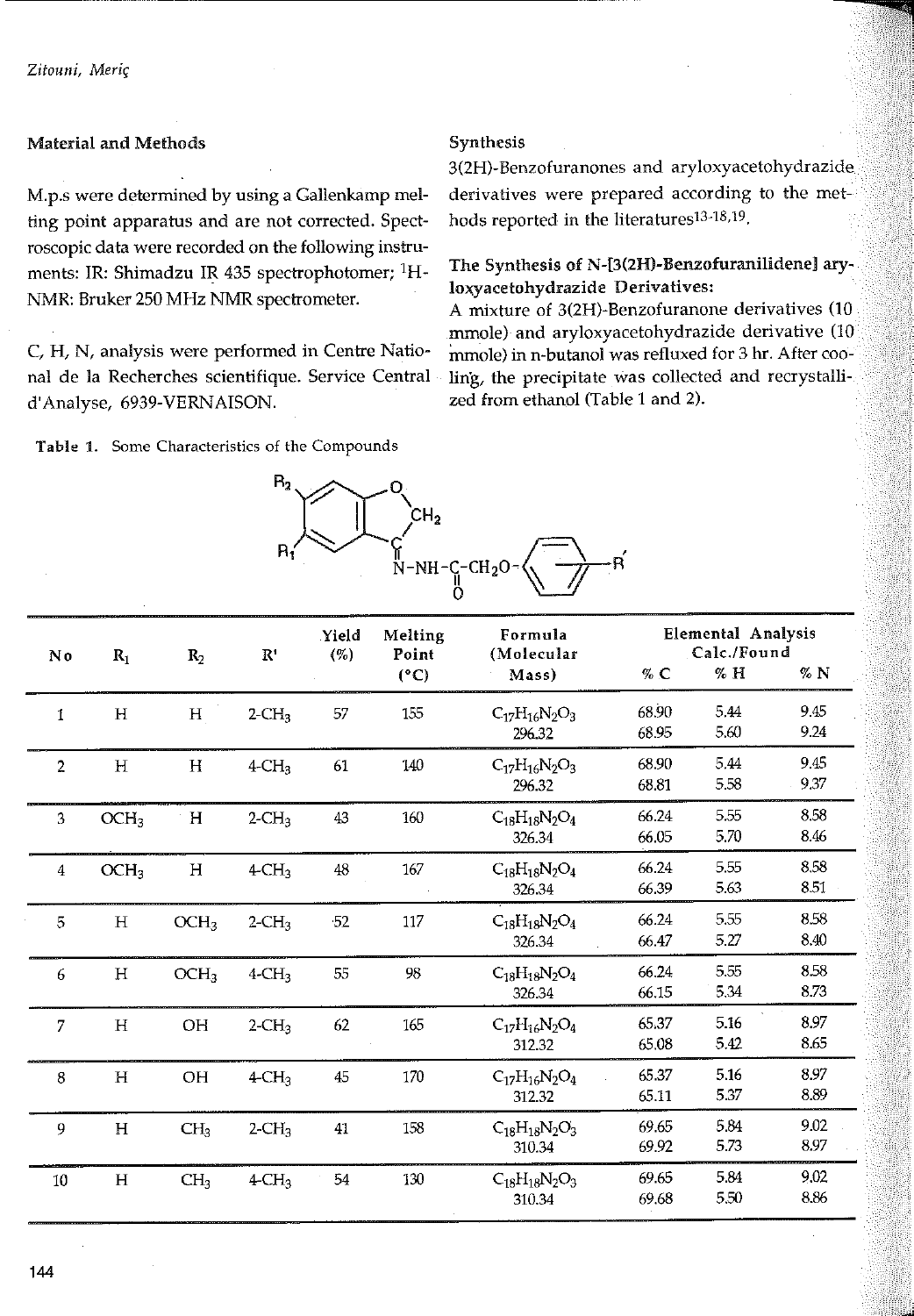**it"** 

|  | Table 2. <sup>1</sup> H-NMR and IR Spectral Data |  |  |  |  |
|--|--------------------------------------------------|--|--|--|--|
|--|--------------------------------------------------|--|--|--|--|

|                | N. M. R.       |                                       |                |                |                           |                      |                         |                   | I. R.             |                           |
|----------------|----------------|---------------------------------------|----------------|----------------|---------------------------|----------------------|-------------------------|-------------------|-------------------|---------------------------|
| No             | R1             | R <sub>2</sub>                        | $\mathbb R$    | $O-CH2-C=N$    | $N$ -C-C $H_2$<br>$\circ$ | Aromatic<br>protons  | NH                      | $N-H$<br>$C-H$    | $C = O$<br>$O-H$  | $C=N$ , $C=C$<br>$C$ -O-C |
| $\mathbf{1}$   |                |                                       | 2.23<br>3H, s. | 4.67<br>2H, s. | 4.55-4.89<br>$2H$ , t.s.  | 6.69-7.34<br>8H, m.  | 9.23<br>1H, s           | 3280<br>2900-3100 | 1670              | 1640-1650<br>1000-1200    |
| $\overline{2}$ |                |                                       | 2.23<br>3H, s. | 4.65<br>2H, s. | 4.52-4.83<br>2H, t.s.     | 6.69-7.35<br>8H, m.  | 9.23<br>1H, s.          | 3280<br>2900-3100 | 1670              | 1640-1650<br>1000-1200    |
| 3              | 3.77<br>3H, s. |                                       | 2.24<br>3H, s. | 5.18<br>2H, s. | 4 73 - 5 12<br>2H, t. s.  | 6.78-7.35<br>7H, m., | 10.54-10.88<br>1H, s.   | 3280<br>2900-3100 | 1660              | 1640-1650<br>1000-1200    |
| 4              | 3.77<br>3H, s. |                                       | 2.23<br>3H, s. | 5.12<br>2H, s. | 4.65-5.17<br>2H t. s.     | 6.78-7.35<br>7H, m.  | 10.58-10.85<br>1H, s.   | 3280<br>2900-3100 | 1670              | 1640-1660<br>1000-1200    |
| 5              |                | 3.87<br>3H, s.                        | 2.23<br>3H, s. | 4.44<br>2H, s. | 4.33-4.77<br>2H, t. s.    | 6.68-7.56<br>7H, m.  | 9.32<br>1H, s.          | 3280<br>2900-3100 | 1670              | 1640-1660<br>1000-1200    |
| 6              |                | 3.87<br>3H, s.                        | 2.23<br>3H, s. | 4.50<br>2H, s. | 4 3 3 4 7 7<br>2H, t. s.  | 6.68-7.57<br>7H, m.  | 9.23<br>1H s.           | 3280<br>2900-3100 | 1670              | 1640-1660<br>1000-1200    |
| $\overline{7}$ |                | 10.40<br>1H, s. 3H, s.                | 2.22           | 4.71<br>2H, s. | 4.50-4.91<br>2H, t.s.     | 6.50-7.50<br>7H, m.  | 9.30<br>1H, s.          | 3280<br>2900-3100 | 1680<br>3530-3400 | 1640-1660<br>1000-1200    |
| 8              |                | 10.40<br>1H, s. 3H, s.                | 2.23           | 4.70<br>2H, s. | 4.43-5.13<br>2H, t.s.     | 6.40-7.50<br>7H, m.  | 9.30<br>1H, s.          | 3290<br>2900-3100 | 1685<br>3530-3420 | 1640-1680<br>1000-1200    |
| 9              |                | 2.22 (two CH <sub>3</sub> )<br>6H, s. |                | 4.50<br>2H, s. | 4.34-4.90<br>2H, t.s.     | 6.80-7.20<br>7H, m.  | 9.23<br>1H <sub>s</sub> | 3270<br>2900-3100 | 1670              | 1640-1680<br>1000-1200    |
| $10\,$         |                | 2.23 (two CH <sub>3</sub> )<br>6H, s. |                | 4.51<br>2H s.  | 4.40-5.13<br>2H, t.s.     | 6.80-7.14<br>7H, m.  | 9.23<br>1H <sub>s</sub> | 3280<br>2900-3100 | 1670              | 1640-1650<br>1000-1200    |

**s: Singlet t.s.: Two singlets m: Multiplet** 

#### Resulls and Discussion

10 new N-[3(2H)-Benzofuranilidene] aryloxyacetohydrazide derivatives were synthesized in this work

The products synthesized by condensation reaction between the derivatives of 3(2H)-benzofuranone and aryloxyacetohydrazide, were in E and Z isomer forms. These isomers were separated by crystallisation. A further study was not done for separating E and Z isomers.

In the IR spectra, some stretching bonds due to C-O-C, C=N, C=O and N-H were observed at 1200-1000, 1650-1640, 1680-1660 and 3290-3260 cm-1, respectively.

In the <sup>1</sup>H-NMR spectra, the signals of methyl and methoxy protons observed between 2.2-2.3 and 3.7- 3.8 ppm as singlets, respectively. The signal due to 0-H proton was observed at 10.4 ppm as a broad singlet. Phenyl protons were resonated at 6.7-7.6 ppm as multiplets. The cyclic methylene protons were observed between 4.5-5.2 ppm as singlet.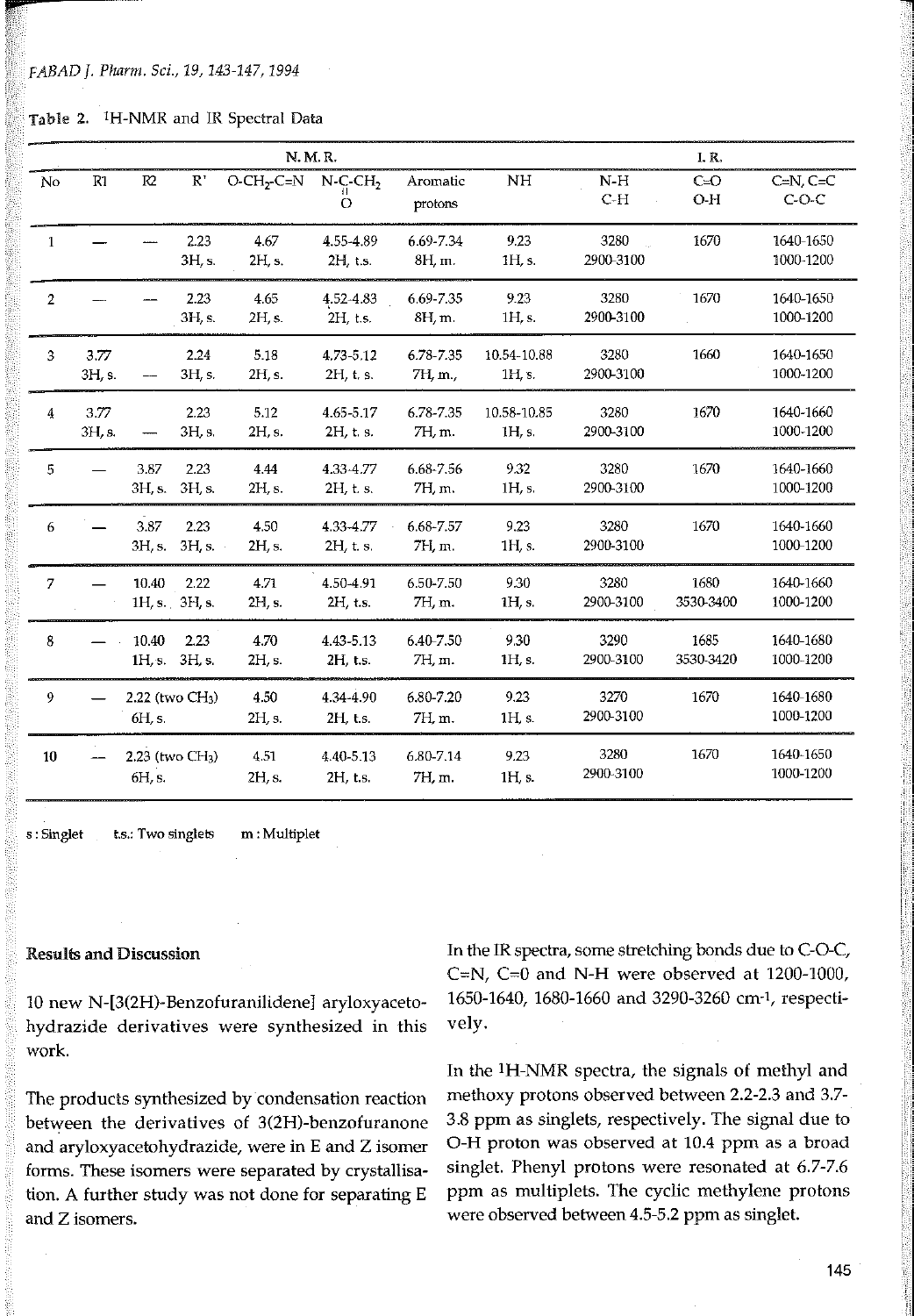A pair of singlets, attributed to -COCH<sub>2</sub>- group, was observed at 4.33-4.77 ppm, because of the geometrical isomerization. For each compound, the intensities of these two peaks differed from each other due to the variable amounts of E and Z, which are usually unequal.

The signals of cyclic methylene protons can be easily distinguished from the signals of methylene protons of COCH<sub>2</sub>-O residue using integration values, since, the integration values of the first mentioned group of protons are equal to that of the two peaks from E and Z forms.



### References

- 1. Dean, F. M., Naturally Occuring Oxygen Ring Compounds, London, Butterworths, pp. 640, 1963.
- 2 Mertes, M. P., Powers, L. J., Hava, M. M. "Synthesis and Pharmacological Activity of Dihydrobenzofurans", J. Med. Chem., 14 (4), 361-365, 1971.
- 3. Fielden, R., Roe, A. M., Willey, G. L., "The Adrenergic-neuron Blocking Action of Some Coumaran Compounds"., Brit. J. Pharmacol., 23 (3), 486-507, 1964.
- 4. Closse, A., Haefliger, W., Hauser, D., Gubler H. V., Dewald, B., Baggiolini, M., "2,3-Dihydrobenzofuran-2-ones: A New Class of Highly Potent Antiinflammatory Agents", J. Med. Chem., 24 (12), 1465-1471, 1981.
- 5. Bondesson, G., Hogberg, T., Misiorny, A., Stjernstrom, N. E., "Potential Hypolipidemic Agents. XIV. Synthesis and Plasma Lipid-lowering Properties of Substituted Biphenyls, Diphenyl Ethers and Benzofurans Related to Ethyl 2-(4-dibenzofuranyloxy)-2-methylpropionate", Acta Pharm. Soc., 13 (2), 97-106, 1976.
- 6. Witiak, D. T., Newman, H. A. I., Poochikian, G. K., Loh, W., Sankarappa, S. K., "Comparative Antilipi-

demic Effects of Various Ethyl  $5.$ Substitutedbenzofuran-, 2,3-Dihydrobenzofuran-, and 3 (2H)-Benzofuranone-2-Carboxylate Analogs of Clofibrate in a Triton Hyperlipidemic Rat Model", Lipids, 11 (5), 384-391, 1976.

- 7. Hoffman, W. F., Woltersdorf, O. W. Jr., Novello, F. C., Cragoe, E. J. Jr., Springer, J. P., Watson, L. S., Fanelli G. M. Jr., "(Acrylaryloxy) Acetic Acid Diuretics, 3. 2,3-Dihydro-5-Acyl-2-Benzofuran Carboxylic Acids, a New Class of Uricosuric Diuretics", f. Med. Chem., 24 (7), 865-873, 1981.
- 8 Yale, H. L., Losee, K., Martins, J., Holsing, M., Perry, M. F., Bernstein, J., "Chemotherapy of Tuberculosis (VIII) Synthesis of Acid Hydrazides, Their Derivatives., and Related Compounds", F Am. Chem. Soc., 75, 1933-1935, 1953.
- 9. Buu-Hoi, Ng. Ph., Xuong, Ng. H., Binnon, F. Royer, R., "Tuberculostatic Hydrazides and Their Derivatives", J. Chem. Soc., 1953, 1938; ref: C.A. 48, 7580-7584, 1954.
- 10. Sah, P. P. T., Pepdles, S. A., "Isonicotinoylhydrazones as Antitubercular Agents and Derivatives for Identification of Aldehydes and Ketones", J. Am. Pharm. Assoc., 43, 513-521, 1954.
- 11. Bhat, A. K., Bhamaria, R. P. Bellare, R. A., Deliwala, C. V., "Chemotherapy of Fungus Infections. III. Alkyl or Aryl Thiosemicarbazones, Acid Hydrazones and Styryl Aryl Ketones of 5-Bromo- and 5-Nitrosalicylaldehydes", Indian J. Chem., 10, 694-697, 1972.
- 12. Gürsoy, A., Demirayak, Ş., Cesur, Z., Reisch, J., Ötük, G., "Synthesis of Some New Hydrazide-Hydrazones, Thiosemicarbazides, Thiadiazoles, Triazoles and Their Derivatives as Possible Antimicrobials", Pharmazie, 45 (4), 246-247, 1990.
- 13. Davies, J. S. H., Crea, P. A., Norris, W. L., Ramage, G. R., "Furanochromones (IV). Synthesis of  $2\frac{3}{2}$ Methylfurano (3', 2':6, 7)-Chromone and Derivatives Thereof", J. Chem. Soc., 3, 3206-3213, 1950.
- 14. Fries, K., Finck, G., "Homologues of Coumaranone and Their Derivatives", Chem. Inst., Univ., Marburg. Ber., 41, 4271-4284, 1908.
- 15. Higginbotham, L., Stephen, H., "Coumaranone Series (I). The Prearation of 4-, 5- and  $6\%$ methylcoumaran-2-ones, and Some Derivatives of o-, m- and p-Tolyloxyacetic acids", J. Chem. Soc., 117, 1534-1542, 1920.
- 16. Kloetzel, M. C., Dayton, R. P., Abadir, B. Y., "Synthetic Analogs of Cortical Hormones (I). Homogentisic Acid and  $\alpha$ , 2,5-trihydroxyacetophenone Deri-